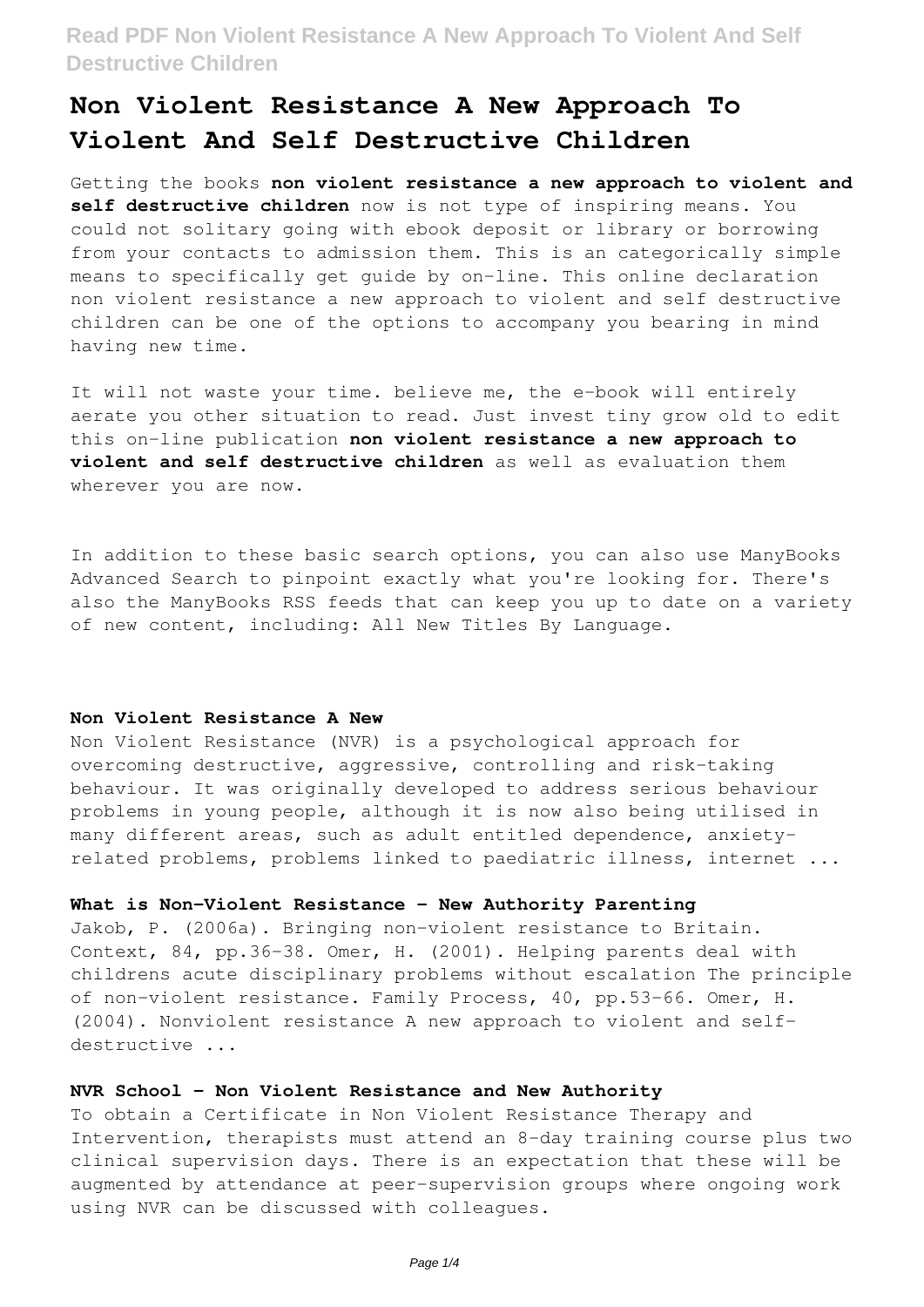**Non-Violent Resistance: A New Approach to Violent and Self ...** We are experts in the field of Non Violent Resistance, or NVR, founded by Margaret Smith, and Denise Wilson in 2015 to offer a groundbreaking new approach in family therapy that works in the most extreme situations. an update for these unprecedented times .

#### **Non-Violent Resistance: A New Approach to Violent and Self ...**

Non-Violent Resistance: A New Approach to Violent and Self-destructive Children eBook: Omer, Haim, London Sappir, Shoshana: Amazon.co.uk: Kindle Store Select Your Cookie Preferences We use cookies and similar tools to enhance your shopping experience, to provide our services, understand how customers use our services so we can make improvements, and display ads.

#### **Non-violent Resistance Innovations in Practice | Pavilion ...**

The Path of Most Resistance: A Step-by-Step Guide to Planning Nonviolent Campaigns by Ivan Marovic, is a practical guide for activists and organizers of all levels, who wish to grow their resistance activities into a more strategic, fixed-term campaign.

#### **The NVR approach | Haim Omer**

'[Non-violent Resistance Innovations in Practice] is full of condensed information, of operating and hands-on-experiences written by specialists. Some of them belong to the first generation of experts who in close cooperation with the founder helped bringing the new concepts to life in so many practical fields.

#### **Nonviolent Resistance - News**

The International Training Program in Non Violent Resistance and New Authority, is a systematic, authoritative introduction to the world of NVR. Since its inception 15 years ago as an innovative family therapy approach to parental authority crisis, Haim Omer's Non Violent Resistance Psychology and New Authority approach have grown to cover an entire range of specialized intervention approaches ...

#### **Non Violent Resistance (NVR) - The Child Psychology Service**

Non-Violent Resistance (NVR) NVR is an approach that draws inspiration from those who have sought to bring about changes in society in a nonviolent manner. Famous examples include Mahatma Gandhi, Martin Luther King and Rosa Parks.

## **PPT – Introduction to Non Violent Resistance a new ...**

Beginning with an examination of Gandhi's nonviolent resistance and its application to the family context, Haim Omer presents a model of violence escalation processes between parents and children, as well as ways to overcome escalation. Non-Violent Resistance includes a step-bystep instruction manual for parents and special topics include: \*dealing with violence against siblings; \*dealing ...

#### **Non-violent resistance booklets for parents & siblings ...**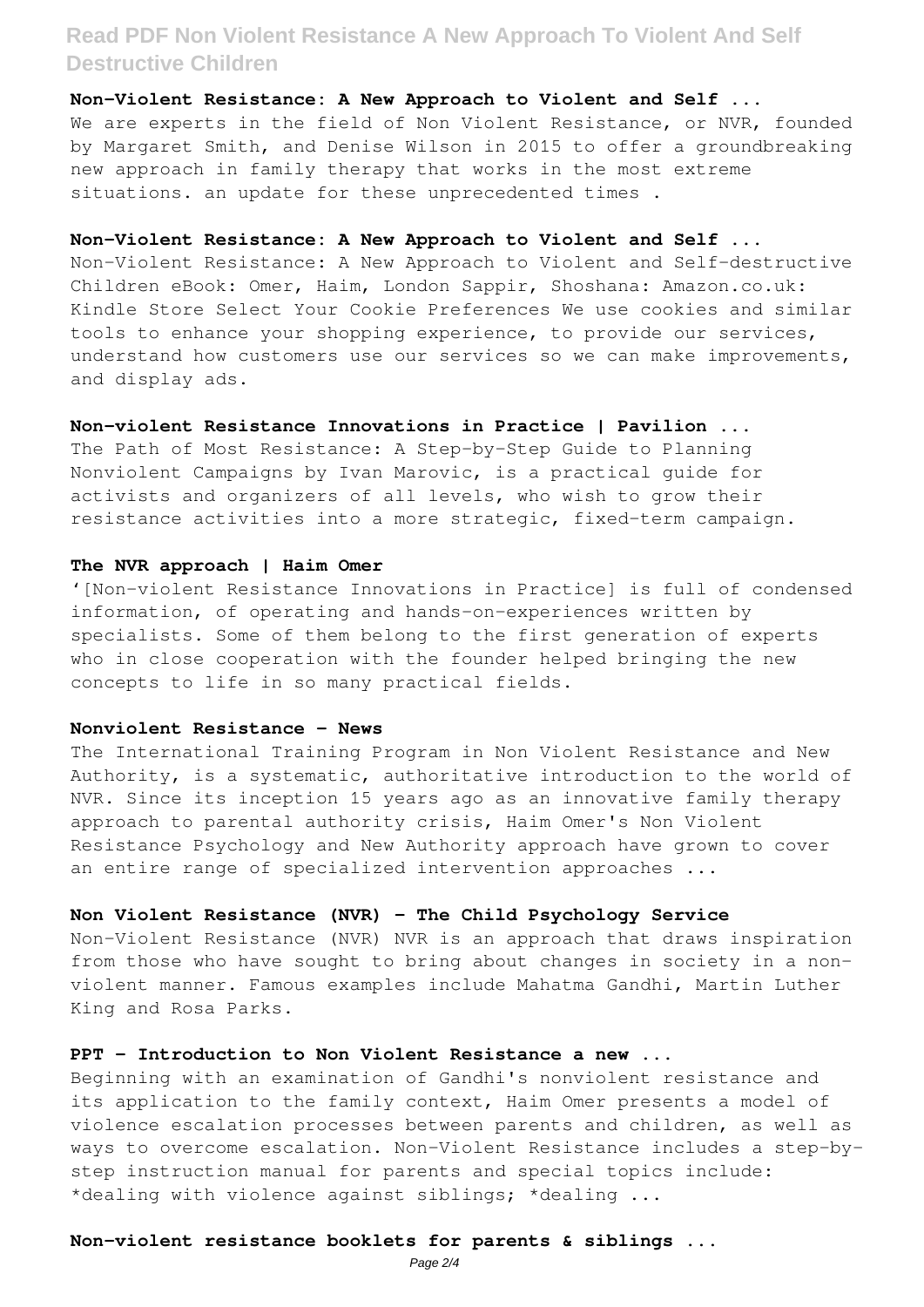- "Non-violent resistance: A new approach to violent and selfdestructive children" (Cambridge University Press, 2004) - "The new authority: Family, school and community" (Cambridge University Press, 2011) - "Parental vigilant care: A guide for clinicians and caretakers" (Routledge, 2017)

#### **Home | Haim**

Our approach to parents, teachers and caretakers is known under two names: NVR (non-violent resistance) and NA (the new authority). The reason why there are two names is that in its beginnings, the approach focused chiefly on how to resist, in strictly non-violent and nonescalating ways, violent and self-destructive behaviors by children and adolescents.

#### **Non-Violent Resistance (NVR) - Oxleas NHS Foundation Trust**

The Center. Empowered Parenthood offers family therapy and professional training in the Non Violent Resistance approach (NVR). It is the Canadian extension of the Clinic for Parental Empowerment founded by Haim Omer in Tel- Aviv in 2010, and still operating under this name.We are dedicated to administering, disseminating and promoting NVR interventions to families and mental health ...

#### **Homepage | ICNC**

Dr. Ananta Kumar Giri (Professor of Sociology, Madras Institute of Development Studies, Chennai, India) kindly invited us on short notice to speak about "Gandhi, Gramsci and Nonviolent Resistance" during his academic workshop "Rethinking Development, Development Studies and a New Art of Border Crossing" in the Madras Institute of Development Studies (Adyar, Chennai).

#### **Haim Omer's Non Violent Resistance Psychology (NVR)**

Non Violent Resistance is an evidence-based, non-blaming and relatively short-term intervention model that empowers parents and people working with them to take positive action to end the abusive and/or violent behaviour of a child. It also helps through respecting and protecting children and all family members.

### **Non Violent Resistance (psychological intervention ...**

Nonviolent resistance (NVR), or nonviolent action, is the practice of achieving goals such as social change through symbolic protests, civil disobedience, economic or political noncooperation, satyagraha, or other methods, while being nonviolent.This type of action highlights the desires of an individual or group that feels that something needs to change to improve the current condition of the ...

### **Nonviolent resistance - Wikipedia**

Buy Non-Violent Resistance: A New Approach to Violent and Selfdestructive Children by Omer, Haim (ISBN: 9780521536233) from Amazon's Book Store. Everyday low prices and free delivery on eligible orders.